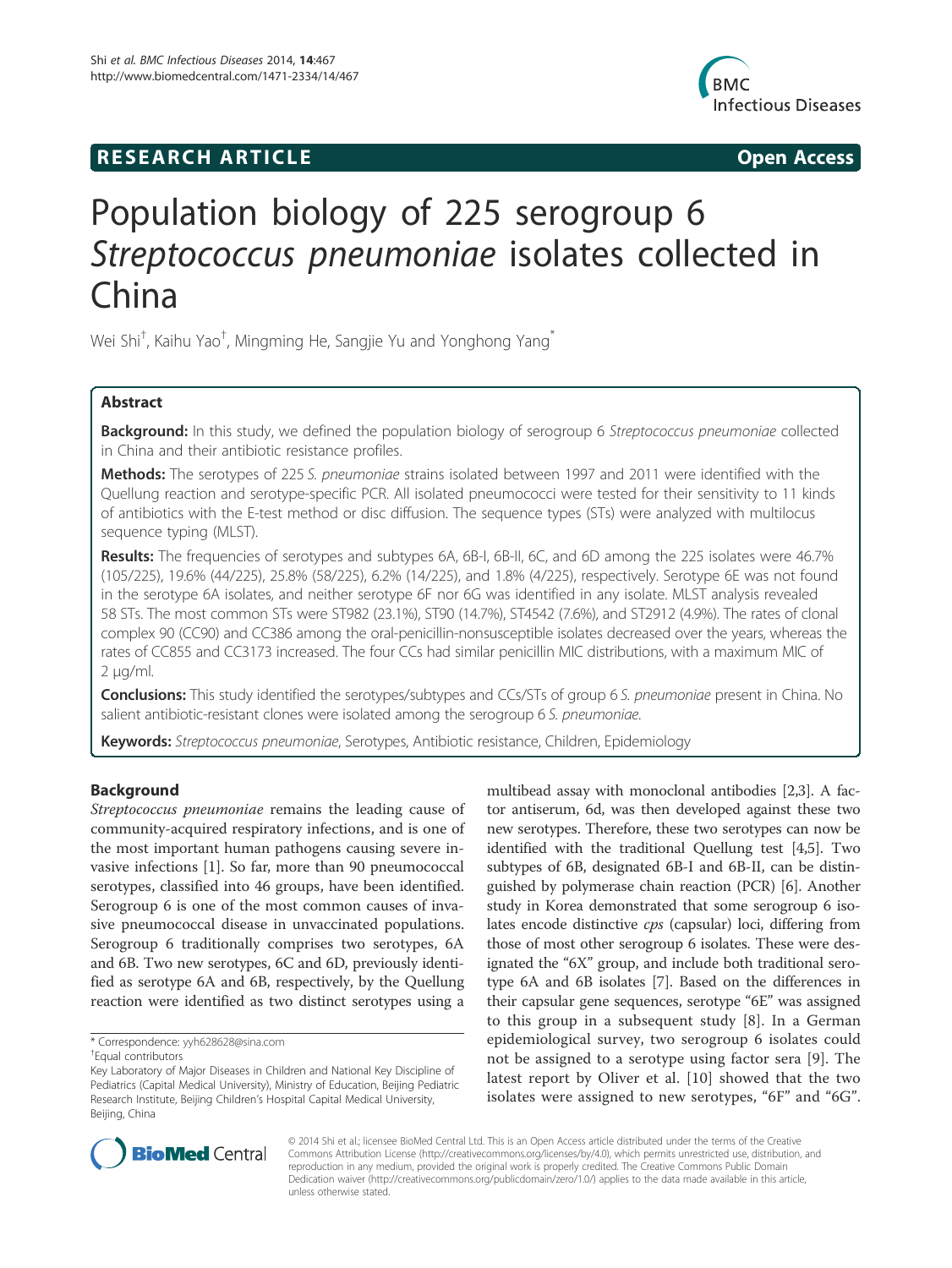That study showed that a single codon change in the cps gene, encoding a glycosyl transferase, altered the substrate specificity, caused the biosynthesis of heterogeneous capsule repeating units, and resulted in a new hybrid capsule type. Antigenic formulae and specific factor antisera against serotypes "6E", "6F", and "6G" have not yet been developed, but are necessary for their traditional serotype classification [11]. Because the new serotypes have not been confirmed with the traditional Quellung test, they are designated with quotation marks in the present text.

We did not want to investigate the effects of the vaccine PCV7, because its immunization coverage is too low  $\left($ <1%) to reflect its effectiveness. We set out to identify any new serotypes (serotypes "6E", "6F", and "6G") in serogroup 6 S. pneumoniae in China and to report the population biology of this group. In our previous study [12], we examined the genetic structures of only serotypes 6C and 6D, without the most frequent serotypes 6A and 6B. In the present study, we report the STs of all the serogroup 6 isolates and an association between the STs and antibiotic resistance. We intended to use identical isolates in these two studies, but some isolates from our previous study were dead when we went to include them in the present study. Therefore, the present study includes some new isolates collected in 2008–2011 from Shenzhen and Beijing. There were differences in the antibiotic resistance in different clones. For completeness, some published data or similar information from our previous paper have been included in the present results, but these are not included in the analysis or discussion.

# **Methods**

# Pneumococcal isolates

A total of 225 serogroup 6 S. pneumoniae strains isolated from children in 1997–2011 were included in the study. The details of these *S. pneumoniae* collections have been published previously [13-18]. The isolates were cultured from nasopharyngeal specimens, except those collected from Beijing in 2006–2008 and from Shenzhen in 2009– 2011, which were cultured from hypopharyngeal aspirate specimens. All isolates were identified as serotypes 6A, 6B, 6C, and 6D with a capsule Quellung test using a pneumotest kit and specific factor antisera (Statens Serum Institut, Copenhagen, Denmark). Typing was performed with phase-contrast microscopy, according to previously reported procedures [19].

A parent and/or legal guardian of each participant signed a written informed consent document before enrollment and before any study procedure was performed. This study was viewed and approved by the Ethics Committee of Beijing Children's Hospital Affiliated to Capital Medical University. No ethical problems existed in this study.

# PCR identification of 6A, 6B-I, 6B-II, 6C, 6D, "6E", "6F", and "6G"

Chromosomal DNA was extracted from overnight cultures of S. pneumoniae isolates grown on 5% trypticase soy agar (Oxoid Ltd, Basingstoke, England) using the SiMax™ Genomic DNA Extraction Kit (SBS Genetech Co., Ltd), according to the manufacturer's instructions. The 6C isolates were differentiated from the 6A and "6E" isolates using PCR with primers 5106 and 3101, as described previously [6,7,20], which generated a 1.8 kilobase-pair (kbp) amplicon for 6C and a 2.0-kbp or 2.3-kbp amplicon for 6A or "6E", respectively. This pair of primers was also used to differentiate the 6D cps locus from that of 6B, generating a 1.8-kbp amplicon for 6D and a 2.0-kbp or 2.3-kbp amplicon for subtypes 6B-I or 6B-II, respectively. The primers 5101 and 3101 used to differentiate 6A and "6E", as well as 6B-I and 6B-II, more definitively generated a 956-bp amplicon for 6A/ 6B-I and a 1.2-kbp amplicon for "6E"/6B-II [6,7]. The PCR procedures were as previously described [20]. All serotype 6A and 6B isolates were retested against the factor antiserum 6d and all serotype 6C and 6D isolates were retested against factor 6b or 6c to identify serotype "6 F" or "6G", respectively, which could not be assigned to serotype 6A or 6C and 6B or 6D, respectively. All isolates that reacted with factor 6d were subjected to PCR amplification for wciP locus with primers 5106/3101 and wciN locus with primers 5108/3107, as reported previously, to identify serotypes "6 F" and "6G", respectively [21].

# Antimicrobial susceptibility

The minimum inhibitory concentrations (MICs) of all isolates were determined for penicillin, amoxicillin–clavulanic acid, ceftriaxone, cefuroxime, erythromycin, imipenem, levofloxacin, and vancomycin using E-test strips (AB Biodisk, Solna, Sweden), and their susceptibility to tetracycline, sulfamethoxazole–trimethoprim, and chloramphenicol was assessed with disc diffusion tests (Oxoid). The use of the penicillin parenteral (nonmeningitis) breakpoints for susceptible, intermediate, and resistant rates to compare penicillin susceptibilities in this study blurred the differences between the serotypes [22]. Therefore, the oral penicillin V breakpoints were also used to analyze penicillin susceptibility. Streptococcus pneumoniae ATCC49619 was used as the reference strain in the susceptibility tests. Isolates were considered multidrug resistant if they were not susceptible to three or more classes of antimicrobials.

## Molecular epidemiology of serogroup 6 strains

All strains were characterized with multilocus sequence typing (MLST). Bacterial chromosomal DNA was extracted as described above. The PCR fragments of the seven MLST genes (aroE, gdh, gki, recP, spi, xpt, and ddl) were amplified from the chromosomal DNA. The products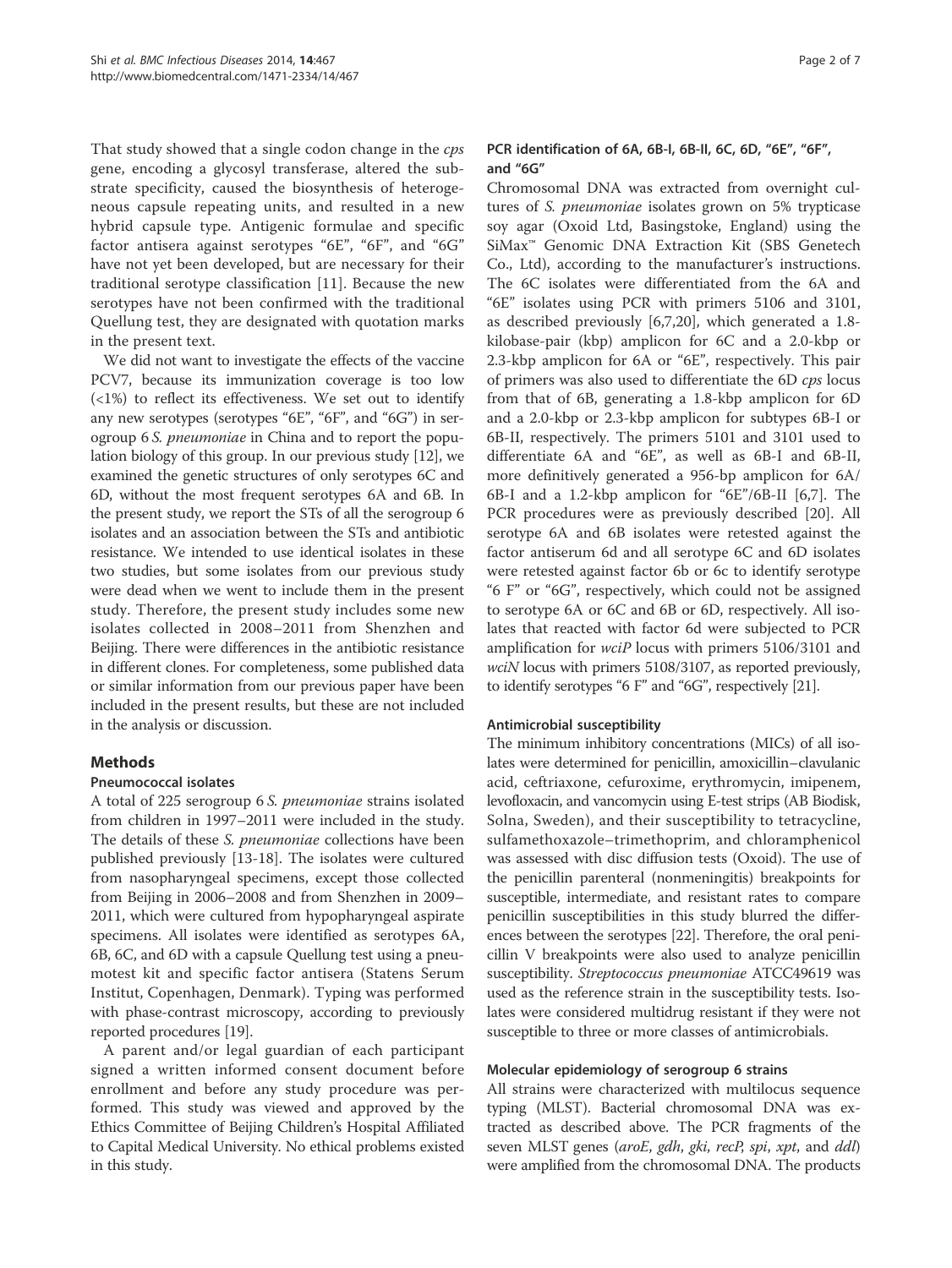were sent to BGI Company (Beijing, China) for sequencing on both strands. The STs were determined by comparing the allelic profiles with the recognized STs at the MLST website (http://spneumoniae.mlst.net). The new alleles and allelic profiles identified in the present study have been submitted to the MLST database for name assignment. The eBURST v3 software (available at http://www.mlst.net) was used to estimate the relationships among the isolates and to assign strains to a clonal complex (CC) using the stringent group definition of six of seven shared alleles [23].

# Statistical analysis

The serotyping and antimicrobial resistance data were analyzed with the WHONET 5.3 software, as recommended by the World Health Organization (http://www. who.int/drugresistance/whonetsoftware/en/). The  $\chi^2$  test, performed with the SPSS software v. 13.0 (SPSS Inc. USA), was used for statistical comparisons. A two-tailed cut-off of P < 0.05 was deemed to indicate statistical significance.

# Results

# Serotype/subtype distributions and antibiotic susceptibility

Among the 225 isolates identified as serogroup 6 S. pneumoniae, the rates of serotypes and subtypes 6A, 6B-I, 6B-II, 6C, and 6D were 46.7% (105/225), 19.6% (44/225), 25.8% (58/225), 6.2% (14/225), and 1.8% (4/225), respectively. PCR analysis of the serotype 6A isolates with primers 5106/3101 or 5101/3101 always generated the same amplicons as the PCR analysis of 6B-I, indicating that no serotype "6E" was present in the serotype 6A isolates. No isolate was assigned ambiguously to 6A or 6C or to 6B or 6D. The 14 serotype 6C isolates had identical  $wciP$  and  $wciN$  sequences. The four serotype 6D isolates also had identical wciP and wciN sequences. The length of wciP was the same as that of the reference sequence CR931638, with 10 random mutations. All  $wciN$  sequences were 1125 bp long and were identical to the published 6C sequence (JF911510), which is longer than that of CR931638 (945 bp). No  $wciN$  sequence in the present study suggested serotype "6F" or "6G".

The analysis of antibiotic resistance revealed similar results to those in our previous report [12], which are shown in the tables with no further description.

# MLST

The MLST analysis revealed 58 STs, the most common of which were ST982 (52 isolates, 23.1%), ST90 (33, 14.7%), ST4542 (17, 7.6%), and ST2912 (11, 4.9%). In this study, we identified eight new STs, ST8617–ST8623 and ST8742, and a novel gki locus (gki383 in ST8742). An eBURST analysis identified eight CCs and 26 singletons (Figure 1). Two of the common STs, ST982 and ST2912, were singletons. Six CCs each included 10 or more isolates: CC90 (41 isolates), CC4542 (25 isolates), CC4536 (15 isolates), CC2754 (15 isolates), CC386 (10 isolates), and CC8616 (10 isolates). ST982, ST2912, and these six CCs accounted for 79.6% of all the isolates tested.

The distribution of the CCs/STs of the serogroup 6 S. pneumoniae isolates according to serotype/subtype is shown in Table 1 and Figure 1. Each serotype/subtype had a main CC/ST that included the majority of the isolates in the serotype/subtype. For instance, the proportion of ST982 in the serotype 6A isolates (44.8%) was



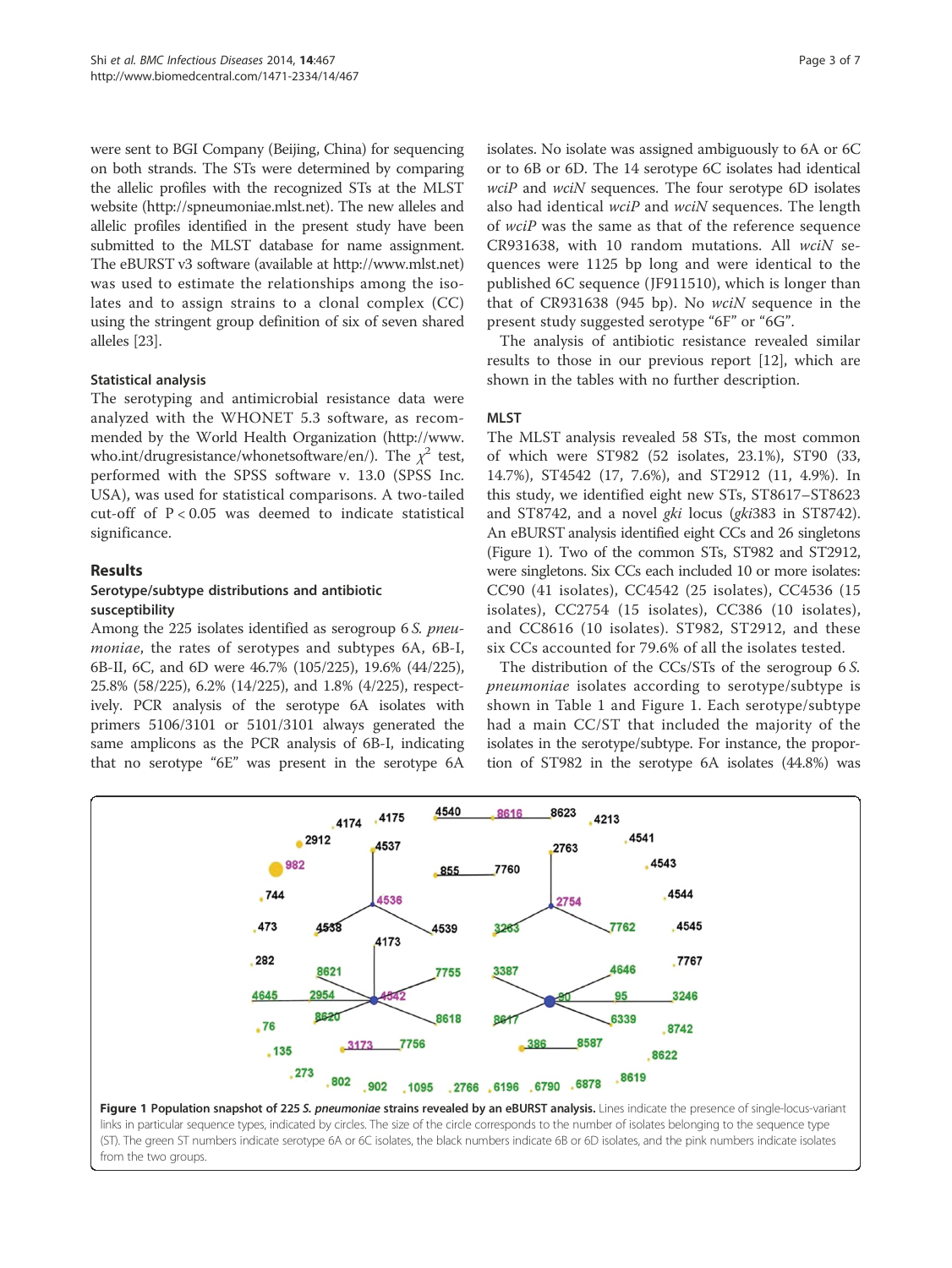| <b>Types</b> | No. | ST982      | <b>CC90</b> | CC4542     | CC4536     | CC2754   | ST2912      | CC8616      | <b>CC386</b> | <b>Others</b> |
|--------------|-----|------------|-------------|------------|------------|----------|-------------|-------------|--------------|---------------|
| 6A           | 105 | 47(44.8%)  |             | 3(2.9%)    | 14(13.3%)  | 6(5.7%)  | $2(1.9\%)$  | $9(8.6\%)$  | 0            | 24(22.9%)     |
| $6B-1$       | 44  |            |             | 20(46.5%)  | $1(2.3\%)$ | 9(20.9%) |             | 1(2.3%)     |              | 12(27.9%)     |
| 6B-II        | 58  |            | 41(69.5%)   | 1(1.7%)    | 0          |          |             |             | 10(16.9%)    | 7(11.9%)      |
| 6C           | 14  | $1(7.1\%)$ |             | $1(7.1\%)$ | 0          |          | 9(64.3%)    | 0           |              | 3(21.4%)      |
| 6D           | 4   | 4(100%)    |             | 0          | 0          |          |             |             |              | $\mathbf 0$   |
| Total        | 225 | 52(23.1%)  | 41(18.2%)   | 25(11.1%)  | 15(6.7%)   | 15(6.7%) | $11(4.9\%)$ | $10(4.4\%)$ | $10(4.4\%)$  | 46(20.4%)     |

Table 1 Distributions of CCs/STs of serogroup 6 S. pneumoniae by serotype/subtype

Note: %, number of serotypes/subtypes divided by number of CCs/STs.

much higher than that of any other CC/ST (≤13.3%). Some CCs/STs included several isolates belonging to different serotypes. Most of the ST982 isolates were identified as serotype 6A (47/52); and the other five isolates were serotypes 6C (1/52) and 6D (4/52). Thus, all four 6D isolates were ST982. Serotypes 6A and 6B were both detected in the following STs: ST4542 (6A: 3/17; 6B: 14/17), ST2754 (6A: 2/6, 6B: 4/6), ST3173 (6A: 6/7, 6B: 1/7), ST4536 (6A: 3/4, 6B: 1/4), and ST8616 (6A: 3/4, 6B: 1/4). Other STs could only be detected in one serotype.

The CC/ST distributions of the serogroup 6 S. *pneumo*niae changed significantly during the study period. The common CCs/STs, such as ST982, CC90, CC4542, and CC4536, mainly occurred in 1997–2005, but these isolates decreased or even disappeared in later years. Two CCs among the common CCs/STs, CC2754 and CC386, were mainly found in 2006–2010, with some fluctuations. No CC or ST showed a clearly increasing trend, except the group involving the infrequent "other" CCs/STs ("others" in Table 1). Considerable isolates identified in this study belonged to the infrequent "other" CCs/STs (46/225), especially in 2009–2011 (10/26).

### Associations between STs/CCs and antimicrobial resistance

The numbers and percentages of isolates not susceptible to oral penicillin and other antibiotics are summarized according to CCs/STs in Tables 2 and 3. Notably, all CC90 isolates were not susceptible to oral penicillin, with high  $MIC_{50}$  and  $MIC_{90}$  values, whereas other common CCs/STs were usually susceptible, except that some intermediately susceptible strains (40.0%) were present in CC386. More than half the infrequent "other" CC/ST isolates were not susceptible to oral penicillin. High rates of nonsusceptibility to cefuroxime were found in CC90 (92.7%) and the infrequent "other" CCs/STs (45.6%). The differences in some other antimicrobial resistances between the CCs/STs are shown in Table 3.

The distributions of serotypes/subtypes and CCs/STs in the oral-penicillin-nonsusceptible strains (OPNSP) were analyzed further, as shown in Table 4. Although 6B-II was the main subtype in the total OPNSP strains, its proportion decreased from 82.1% in 2000–2002 to 41.7% in 2009–2011 ( $\chi^2$  = 5.6, *P* < 0.05). The proportion of serotype 6A strains increased significantly from 10.3% to 50.0% during the same period ( $\chi^2$  = 6.8, P < 0.01). The constitution of CCs/STs among the OPNSP also changed. The proportions of CC90 and CC386 that were identified as subtype 6B-II decreased. However, the proportions of CC855 (including six serotype 6A isolates) increased, as did the proportions of CC3173 (including six serotype 6A isolates and two subtype 6B-I isolates). The distribution of penicillin MICs between the CCs/STs did not differ, except that the MICs of the CC386 isolates reached 0.125 μg/ml.

Table 2 Penicillin susceptibility in serogroup 6 S. pneumoniae by CCs/STs

| CCs/STs          | No. isolates | Oral penicillin breakpoints |              | MIC50 (µq/mL) | MIC90 (µq/mL) | MIC range (µg/mL) |  |
|------------------|--------------|-----------------------------|--------------|---------------|---------------|-------------------|--|
|                  |              |                             | R            |               |               |                   |  |
| ST982            | 52           | $\Omega$                    | $\mathbf 0$  | 0.032         | 0.049         | $0.001 - 0.064$   |  |
| CC <sub>90</sub> | 41           | 36(87.8%)                   | 5(12.2%)     |               | 1.5           | $0.25 - 2$        |  |
| CC4542           | 25           | $\Omega$                    | $\mathbf{0}$ | 0.016         | 0.023         | $0.003 - 0.032$   |  |
| ST2912           | 11           | $\Omega$                    | $\mathbf{0}$ | 0.032         | 0.049         | $0.016 - 0.049$   |  |
| CC4536           | 15           | $\Omega$                    | $\mathbf{0}$ | 0.016         | 0.032         | $0.016 - 0.064$   |  |
| CC2754           | 11           | 0                           | 0            | 0.023         | 0.032         | $0.008 - 0.064$   |  |
| CC8616           | 10           | $\mathbf 0$                 | $\mathbf 0$  | 0.016         | 0.023         | $0.002 - 0.023$   |  |
| CC386            | 10           | $4(40.0\%)$                 | $\mathbf 0$  | 0.064         | 0.125         | $0.032 - 0.125$   |  |
| Others           | 46           | 22(47.8%)                   | 4(8.7%)      | 0.19          | 0.75          | $0.008 - 2$       |  |
| Total            | 225          | 63(28.0%)                   | 9(4% )       | 0.032         |               | $0.001 - 2$       |  |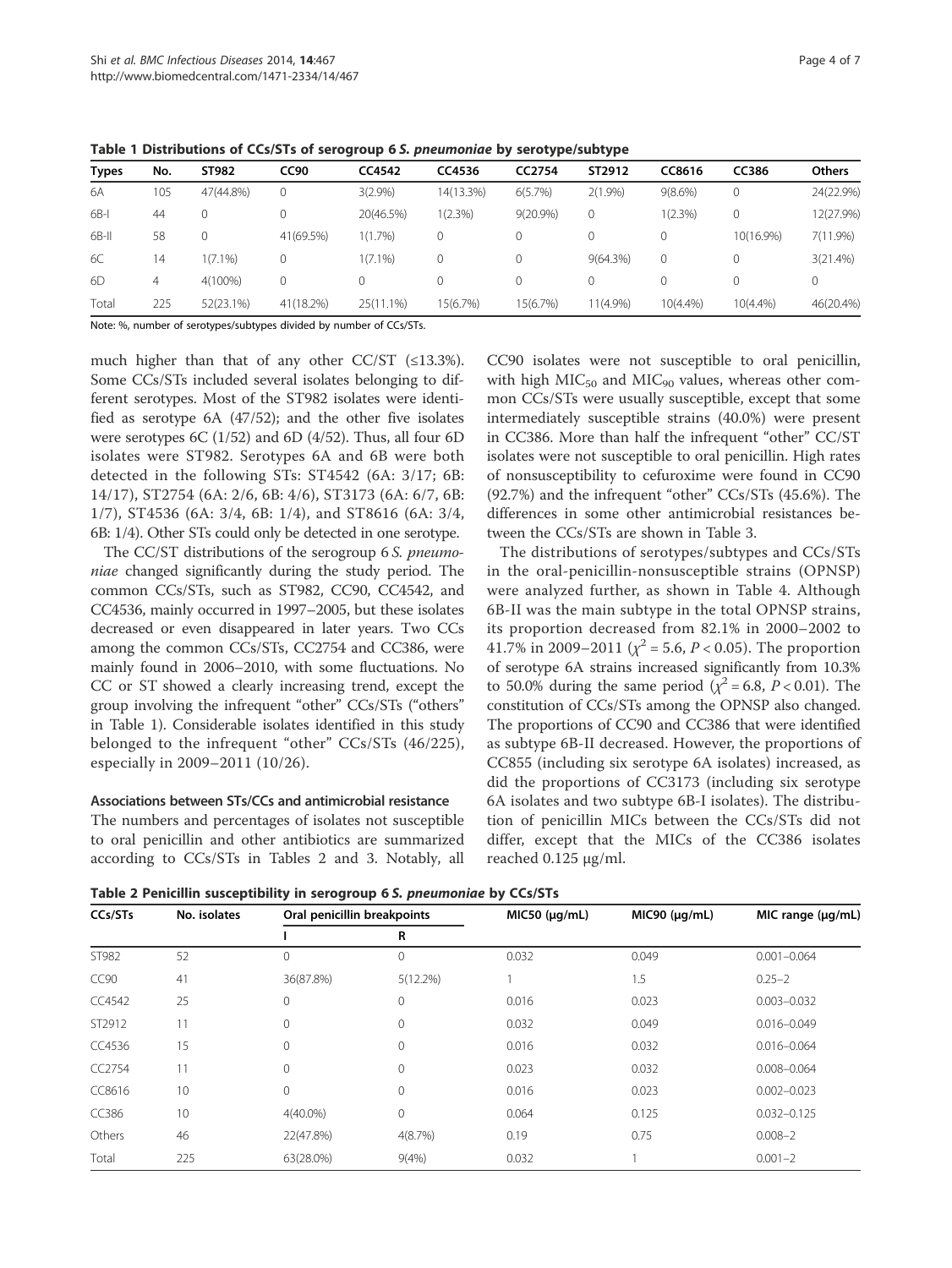| CC/STs | No. | $CXM^a$ |              | IPM <sup>a</sup> | $ERY^{\mathsf{a}}$ | CHL <sup>a</sup> | TCY <sup>a</sup> |      | SXT <sup>a</sup> |      | MDR <sup>a</sup> |
|--------|-----|---------|--------------|------------------|--------------------|------------------|------------------|------|------------------|------|------------------|
|        |     | 1%      | R%           | 1%               | R%                 | R%               | 1%               | R%   | 1%               | R%   | (%)              |
| ST982  | 52  | 0       | $\mathbf 0$  | $\mathbf{0}$     | 98.1               | 3.8              | 1.9              | 98.1 | 1.9              | 98.1 | 98.1             |
| CC90   | 41  | 4.9     | 87.8         | 19.5             | 100                | 58.5             | $\mathbf 0$      | 95.1 | 4.9              | 92.7 | 100              |
| CC4542 | 25  | 0       | 0            | 8.0              | 96.0               | 8.0              | 0                | 100  | 4.0              | 88.0 | 92.0             |
| ST2912 | 11  | 0       | $\mathbf{0}$ | $\circ$          | 100                | 0                | 36.4             | 45.5 | 9.1              | 63.6 | 63.6             |
| CC4536 | 15  | 6.7     | $\mathbf{0}$ | $\mathbf{0}$     | 66.7               | 46.7             | $\circ$          | 100  | 20.0             | 46.7 | 73.3             |
| CC2754 | 15  | 0       | 6.7          | $\mathbf{0}$     | 100                | 6.7              | $\mathbf{0}$     | 93.3 | 13.3             | 86.7 | 93.3             |
| CC8616 | 10  | 0       | $\mathbf{0}$ | 10.0             | 90.0               | 10.0             | $\circ$          | 90.0 | $\mathbf{0}$     | 90.0 | 90.0             |
| CC386  | 10  | 0       | $\mathbf{0}$ | $\circ$          | 100                | 0                | 10.0             | 80.0 | $\mathbf{0}$     | 10.0 | 40.0             |
| Others | 46  | 6.5     | 39.1         | 8.7              | 93.5               | 26.1             | 4.3              | 80.4 | 15.2             | 63.0 | 91.3             |
| Total  | 225 | 2.7     | 24.4         | 6.7              | 95.1               | 21.8             | 3.6              | 90.2 | 7.6              | 78.7 | 89.8             |

Table 3 Resistance of serogroup 6S. pneumoniae to several antimicrobials by CCs/STs

Note: All 225 strains were susceptible to amoxicillin–clavulanic acid, ceftriaxone, vancomycin, and levofloxacin. <sup>a</sup>

<sup>a</sup>CXM: cefuroxime; IPM: imipenem; ERY: erythromycin; CHL: chloramphenicol; TCY: tetracycline; SXT: sulfamethoxazole; MDR: multidrug resistance.

\*No intermediate or resistant isolate was identified.

# **Discussion**

Recently, Ko et al. [8] identified a distinct group among serotypes 6A and 6B S. pneumoniae isolates, designated serotype "6E". Based on sequence data, the serotype "6E" isolates from traditional serotype 6B were the same as those from subtype 6B-II in the present study, which is exactly consistent with subtype 6B-III reported by Elberst et al. [24]. Subtype 6B-II was isolated frequently in the present study. However, no serotype "6E" isolate was identified in traditional serotype 6A with PCR.

As-yet-unconfirmed serotype "6E" has only been identified based on its capsular gene sequence [8] because no new serotype including both traditional serotypes 6A and 6B can be constructed within the serological typing system [11]. If differences in gene sequences indicate new serotypes, two new serotypes must be individually recognized within the traditional serotypes 6A and 6B.

All the common CCs/STs included more than one serotype or subtype, except CC90 and CC386, which included subtype 6B-II isolates only. One subtype 6B-II isolate belonged to CC4542, which otherwise included only serotype 6A and subtype 6B-I isolates. However, this isolate had a unique ST, ST8618. Two classes of cps sequences have been reported for serogroup 6 isolates. The class 2 cps sequences are limited to a few serotype 6B isolates [25], which are in fact subtype 6B-II. The present data show that our subtype 6B-II isolates displayed genetic backgrounds different from those of other serotypes/subtypes.

Our previous studies have suggested that a clonal shift occurred in serotype 19F and 23F isolates between 1997 and 2010. In the serotype 19F S. pneumoniae isolates, the spread of CC271 with high β-lactam-antibiotic resistance may be driven by the selective pressure applied with the overuse of antibiotics, whereas the spread of susceptible CC983 is limited. CC271 became the main population of serotype 19F S. pneumoniae after 2003 [26]. In the serotype 23F S. *pneumoniae* isolates, ST81 (with high β-lactam-antibiotic resistance) took the place of ST342 and became the absolutely predominant population in 2010 [27]. Both CC271 and ST81 are also important international epidemic clones [26,27]. We noted that selection by antibiotic abuse caused an increase in subtype 6B-II isolates with significantly higher β-lactamantibiotic resistance than that of other serogroup 6 S. pneumoniae isolates in 1997–2008 [12]. The present data show that most subtype 6B-II isolates belong to CC90. ST90 is one of the globally epidemic resistant

Table 4 Distributions of serotypes/subtypes in oral-penicillin-nonsusceptible isolates in China in 2000–2011

| Years     | No. | Serotypes/subtypes |            |           | CCs/STs     |            |              |            |                                       |  |
|-----------|-----|--------------------|------------|-----------|-------------|------------|--------------|------------|---------------------------------------|--|
|           |     | 6А                 | 6B-I       | 6B-II     | <b>CC90</b> | CC386      | <b>CC855</b> | CC3173     | Singletons*                           |  |
| 2000-2002 | 39  | $4(10.3\%)$        | 3(7.7%)    | 32(82.1%) | 27(69.2%)   | 3(7.7%)    | $2(5.1\%)$   | $O(0.0\%)$ | ST76 (3), ST473, ST802, ST902, ST4545 |  |
| 2003-2005 | 9   | 2(22.2%)           | $0(0.0\%)$ | 7(77.8%)  | 6(66.7%)    | $O(0.0\%)$ | $O(0.0\%)$   | 1(11.1%)   | ST282.ST8742                          |  |
| 2006-2008 | 12  | 3(25.0%)           | 2(16.7%)   | 7(58.3%)  | $6(50.0\%)$ | $O(0.0\%)$ | 2(16.7)      | 2(16.7%)   | ST135                                 |  |
| 2009-2011 | 12  | $6(50.0\%)$        | 1(8.3%)    | 5(41.7%)  | 2(16.7%)    | 1(8.3%)    | 2(16.7%)     | 5(41.7%)   | ST135, ST2766                         |  |
| Total     | 71  | 15(21.1%)          | 6(8.5%)    | 51(71.8%) | 41(57.7%)   | $4(5.6\%)$ | 6(8.5%)      | 8(11.3%)   |                                       |  |

Note: No oral-penicillin-nonsusceptible strain was present in 1997–1999.

\*The number of isolates is given in parentheses if more than one isolate was identified.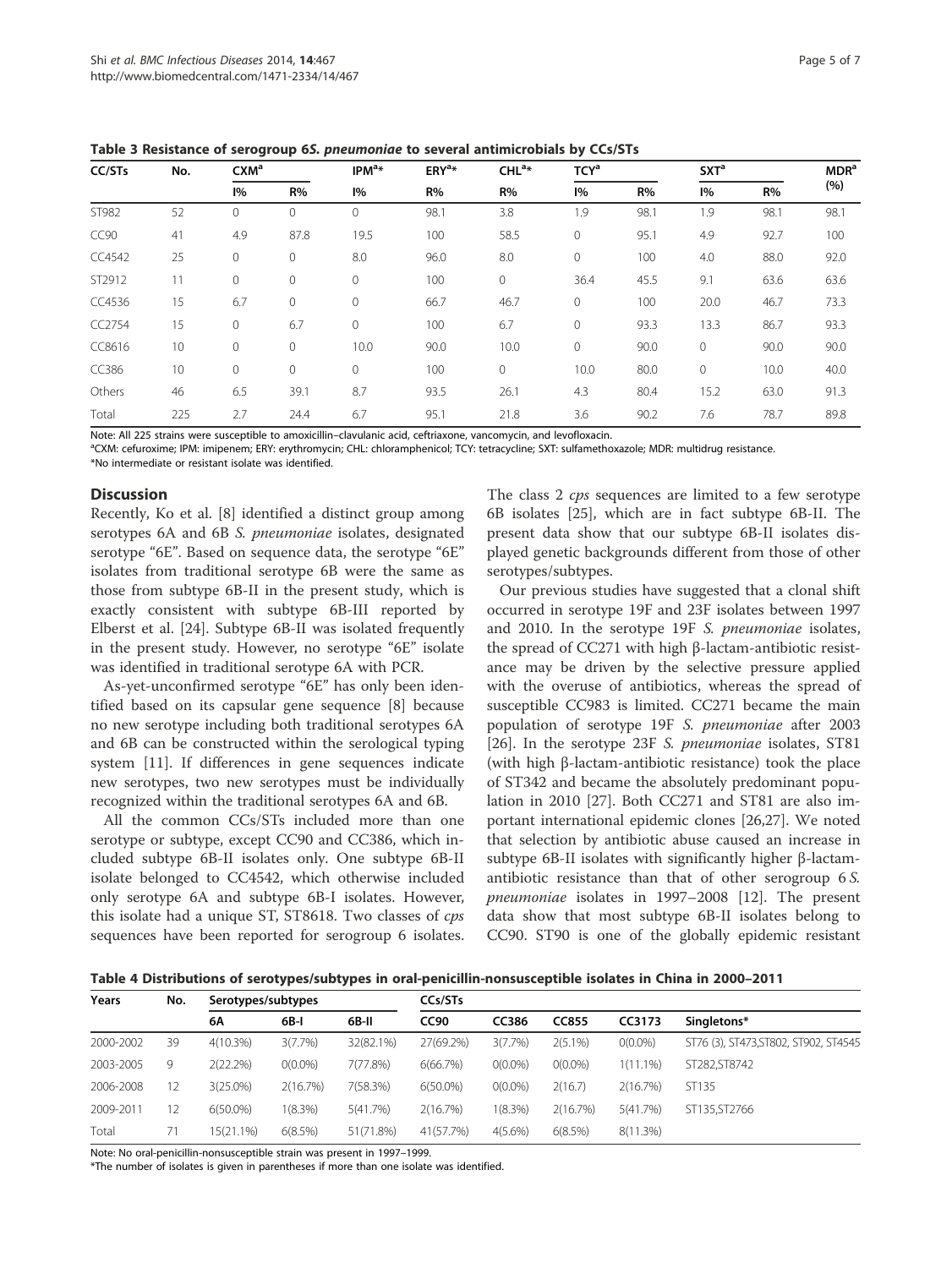clones, Spain<sup>6B</sup>-2 (http://web1.sph.emory.edu/PMEN/index. html). CC90 isolates were the main components of the OPNSP in our study. However, isolates belonging to this clone decreased in 2009–2011, and its substitutes, CC855 and CC3173, did not show higher β-lactam-antibiotic resistance. Therefore, this replacement cannot be explained by antibiotic overuse and remains undefined at present. Most of the CC855 and CC3173 isolates were identified as serotype 6A, which is not covered by the 7-valent pneumococcal conjugated vaccine (PCV7). The proportion of serotype 6A isolates in the OPNSP increased significantly (Table 4). This replacement may be attributable to immunization with PCV7, which was used after September 2008 in China. However, this rationale is not convincing because the vaccine immunization coverage was so low (less than 1%) that the spread of serotypes 19F and 23F was not restricted at all [26,27].

The  $MIC<sub>90</sub>$  and maximum MIC of penicillin in serogroup 6 S. pneumoniae isolates remained at 1 μg/ml and 2 μg/ml, respectively, from 2000 to 2010 in China (Table 2), whereas the MIC<sub>90</sub> of serotypes 19 F and 23 F increased to 2  $\mu$ g/ml and the maximum value was 8 μg/ml, and even reached 256 μg/ml [28,29]. The present data also show the absence of salient resistant clones in serogroup 6 S. pneumoniae. They all may be under antibiotic selective pressure. Therefore, the CC/ST components of this group have not changed regularly, like serotypes 19 F and 23 F. This speculation corresponds to the decreasing frequency of serogroup 6 among all S. pneumoniae isolates over time [12]. The population biology of this serogroup should be monitored continuously in the future.

# Conclusions

In summary, this study clarifies the serotypes/subtypes and CCs/STs of group 6 S. pneumoniae present in China. Serotype "6E" was not identified in the traditional 6A isolates, and neither serotype "6 F" nor "6G" was assigned in our collection. Although the subtype 6B-II isolates were the main constituents of the OPNSP, their place was taken by serotype 6A isolates over time. The genetic constitution of the group 6 S. pneumoniae and its changes showed distinct regional characters. Unlike the serotype 19 F and 23 F isolates, no salient resistant clones were identified in serogroup 6 S. pneumoniae. Further long-term surveys of serogroup 6 S. *pneumoniae* are required to monitor the clonal prevalence and antimicrobial resistance in this important human pathogen.

#### Abbreviations

PCR: Polymerase chain reaction; ST: Sequence type; MLST: Multilocus sequence typing; CC: Clonal complex; MDR: Multidrug resistant; MIC: Minimum inhibitory concentration.

#### Competing interests

The authors declare that they have no competing interests.

#### Authors' contributions

WS, KY, MH, SY, and YY designed the study. WS and SY performed the antimicrobial susceptibility tests. MH and KY performed the molecular epidemiological PCR. WS, KY, and YY collected the data, analyzed them, interpreted the results, and drafted the manuscript. All authors reviewed and revised the manuscript and approved the final version.

#### Acknowledgments

We sincerely thank the staff of the following esteemed institutions for providing isolates during the several collection programs: Shenzhen Children's Hospital (Yue-jie Zheng, Rui-zhen Zhao), Pediatric Hospital of Fudan University (Li-bo Wang, Chuan-qing Wang), Shengjing Hospital Affiliated to China Medical University (Yun-xiao Shang, Yong Liu), Nanjing Children's Hospital (De-yu Zhao, Hui-yun Wang), Tianjin Children's Hospital (Li-ya Wan), Chongqing Children's Hospital Affiliated to Chongqing Medical University (Lan Liu), Yuying Children's Hospital of Wenzhou Medical College (Changchong Li), Suzhou University Pediatric Hospital (Wei Ji, Yun-fang Ding), Anhui Medical University Affiliated Hospital (Ya-ting Wang, Yuan-hong Xu), First Affiliated Hospital of Xinjiang Medical University (Pei-ru Xu, Ping Ji), Pediatric Hospital of Shanghai Jiao Tong University (Quan Lu, Hong Zhang), Guangzhou Children's Hospital (Li Deng, Qiu-lian Deng), and Xijing Hospital of the Fourth Military Medical University (Guo-cheng Zhang). We are grateful for the use of the MLST database, which is located at Imperial College London and funded by the Wellcome Trust.

#### Received: 30 April 2014 Accepted: 19 August 2014 Published: 27 August 2014

#### References

- 1. World Health Organization: Pneumococcal vaccines WHO position paper. Wkly Epidemiol Rec 2012, 87:129–144.
- 2. Park IH, Pritchard DG, Cartee R, Brandao A, Brandileone MC, Nahm MH: Discovery of a new capsular serotype (6C) within serogroup 6 of Streptococcus pneumoniae. J Clin Microbiol 2007, 45:1225-1233.
- Jin P, Kong F, Xiao M, Oftadeh S, Zhou F, Liu C, Russell F, Gilbert GL: First report of putative Streptococcus pneumoniae serotype 6D among nasopharyngeal isolates from Fijian children. J Infect Dis 2009, 200:1375–1380.
- 4. Lambertsen L, Kerrn MB: Test of a novel Streptococcus pneumoniae serotype 6C type specific polyclonal antiserum (factor antiserum 6d) and characterization of serotype 6C isolates in Denmark. BMC Infect Dis 2010, 10:282.
- 5. Yao KH, Liu ZJ, Yang YH: How many factor antisera can be found for serogroup 6 Streptococcus pneumoniae? J Clin Microbiol 2010, 48:3046.
- 6. Jin P, Xiao M, Kong F, Oftadeh S, Zhou F, Liu C, Gilbert GL: Simple, accurate, serotype-specific PCR assay to differentiate Streptococcus pneumoniae serotypes 6A, 6B, and 6C. J Clin Microbiol 2009, 47:2470–2474.
- 7. Song JH, Baek JY, Ko KS: Comparison of capsular genes of Streptococcus pneumoniae serotype 6A, 6B, 6C, and 6D isolates. J Clin Microbiol 2011, 49:1758–1764.
- 8. Ko KS, Baek JY, Song JH: Capsular gene sequences and genotypes of 'serotype 6E' Streptococcus pneumoniae isolates. J Clin Microbiol 2013, 51:3395–3399.
- 9. van der Linden M, Winkel N, Küntzel S, Farkas A, Perniciaro SR, Imohl M: Epidemiology of Streptococcus pneumoniae serogroup 6 isolates from IPD in children and adults in Germany. PLoS One 2013, 8:e60848.
- 10. Oliver MB, van der Linden MP, Küntzel SA, Saad JS, Nahm MH: Discovery of Streptococcus pneumoniae serotype 6 variants with glycosyltransferases synthesizing two differing repeating units. J Biol Chem 2013, 288:25976-25985.
- 11. Henrichsen J: Six newly recognized types of Streptococcus pneumoniae. J Clin Microbiol 1995, 33:2759–2762.
- 12. Yao KH, Liu ZJ, Yu JG, Yu SJ, Yuan L, Nahm MH, Yang YH: Type distribution of serogroup 6 Streptococcus pneumoniae and molecular epidemiology of newly identified serotypes 6C and 6D in China. Diag Microbil Infect Dis 2011, 70:291–298.
- 13. Li J, Yang YH, Yu SJ, Yuan L, Hu YY: Study on resistance to antibiotics to Streptococcus pneumoniae. Zhonghua Erke Zazhi 2011, 37:408–411 (in Chinese).
- 14. Xue L, Yao K, Xie G, Zheng Y, Wang C, Shang Y, Wang H, Wan L, Liu L, Li C, Ji W, Xu X, Wang Y, Xu P, Liu Z, Yu S, Yang Y: Serotype distribution and antimicrobial resistance of Streptococcus pneumoniae isolates that cause invasive disease among Chinese children. Clin Infect Dis 2010, 50:741–744.